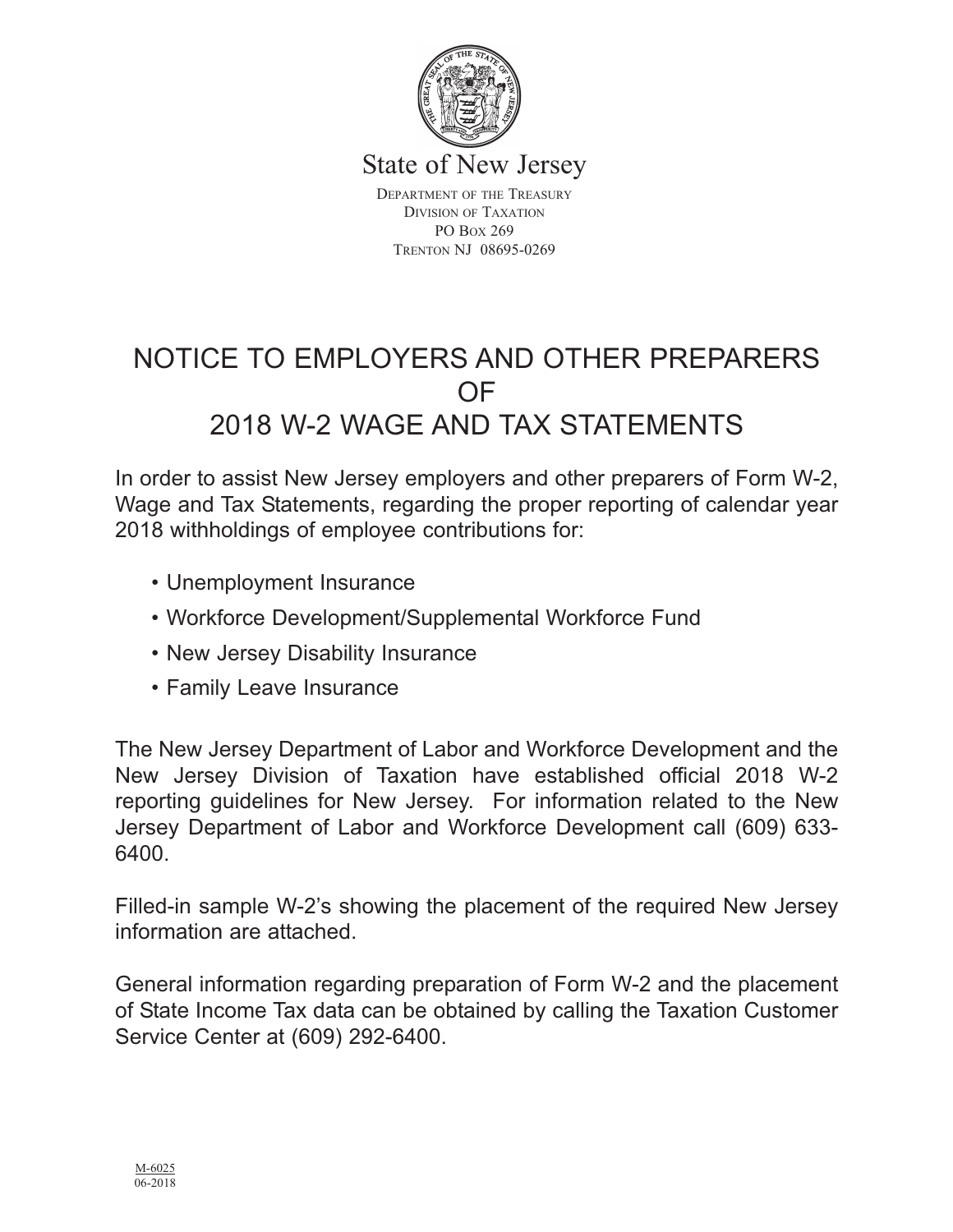### **2018 W-2 SAMPLE: PREFERRED**

### **How to Report Worker Contributions for Unemployment Insurance, Workforce Development Partnership Fund/Supplemental Workforce Fund, State Disability Insurance, Family Leave Insurance, Employee Withholding for New Jersey Gross Income Tax**

|                                          | a. Employee's Social Security number                                                                                                                                                                                                                                                                                                                                                                                                                                                                                                                                                                            |                                         |                                                                                                                                                                                                                                                                                                                   |                                                               |                                                                                                                                                                                                                                                                  |                                        |                                                   |
|------------------------------------------|-----------------------------------------------------------------------------------------------------------------------------------------------------------------------------------------------------------------------------------------------------------------------------------------------------------------------------------------------------------------------------------------------------------------------------------------------------------------------------------------------------------------------------------------------------------------------------------------------------------------|-----------------------------------------|-------------------------------------------------------------------------------------------------------------------------------------------------------------------------------------------------------------------------------------------------------------------------------------------------------------------|---------------------------------------------------------------|------------------------------------------------------------------------------------------------------------------------------------------------------------------------------------------------------------------------------------------------------------------|----------------------------------------|---------------------------------------------------|
| b Employer identification number (EIN)   |                                                                                                                                                                                                                                                                                                                                                                                                                                                                                                                                                                                                                 |                                         |                                                                                                                                                                                                                                                                                                                   | 1                                                             | Wages, tips, other compensation                                                                                                                                                                                                                                  | 2 Federal income tax withheld          |                                                   |
| c Employer's name, address, and ZIP code |                                                                                                                                                                                                                                                                                                                                                                                                                                                                                                                                                                                                                 |                                         |                                                                                                                                                                                                                                                                                                                   | 3 Social Security wages                                       |                                                                                                                                                                                                                                                                  | 4 Social Security tax withheld         |                                                   |
|                                          |                                                                                                                                                                                                                                                                                                                                                                                                                                                                                                                                                                                                                 |                                         |                                                                                                                                                                                                                                                                                                                   | 5 Medicare wages and tips                                     |                                                                                                                                                                                                                                                                  |                                        | 6 Medicare tax withheld                           |
|                                          |                                                                                                                                                                                                                                                                                                                                                                                                                                                                                                                                                                                                                 |                                         |                                                                                                                                                                                                                                                                                                                   | 7 Social Security tips                                        |                                                                                                                                                                                                                                                                  | 8 Allocated tips                       |                                                   |
| d Control number                         |                                                                                                                                                                                                                                                                                                                                                                                                                                                                                                                                                                                                                 |                                         |                                                                                                                                                                                                                                                                                                                   | 9 Advance EIC payment                                         |                                                                                                                                                                                                                                                                  | 10 Dependent care benefits             |                                                   |
|                                          | e Employee's first name and initial                                                                                                                                                                                                                                                                                                                                                                                                                                                                                                                                                                             | Last name                               | Suff.                                                                                                                                                                                                                                                                                                             | Nonqualified plans<br>11                                      |                                                                                                                                                                                                                                                                  | 12a See instructions for box 12        |                                                   |
|                                          |                                                                                                                                                                                                                                                                                                                                                                                                                                                                                                                                                                                                                 |                                         |                                                                                                                                                                                                                                                                                                                   | 13. Statutory Retirement Third-party<br>employee<br>plan<br>П | sick pay<br>$\mathsf{L}$                                                                                                                                                                                                                                         | 12 <sub>b</sub><br>ŏ<br>$\frac{D}{E}$  |                                                   |
|                                          |                                                                                                                                                                                                                                                                                                                                                                                                                                                                                                                                                                                                                 |                                         | ⋗                                                                                                                                                                                                                                                                                                                 | 14. Other<br><b>UI/WF/SWF-143.22</b>                          |                                                                                                                                                                                                                                                                  | 12 <sub>c</sub><br>C<br>$\overline{D}$ |                                                   |
|                                          |                                                                                                                                                                                                                                                                                                                                                                                                                                                                                                                                                                                                                 |                                         |                                                                                                                                                                                                                                                                                                                   | $DI - 64.03$<br>DI P.P. # XXXXXXXXXX                          |                                                                                                                                                                                                                                                                  | E<br>12 <sub>b</sub><br>$\frac{c}{D}$  |                                                   |
| 15 State<br><b>NJ</b>                    | f. Employee's address and ZIP code<br>Employer's state ID number<br>234-567-890/000                                                                                                                                                                                                                                                                                                                                                                                                                                                                                                                             | 16 State wages, tips, etc.<br>33,700.00 | 17 State income tax<br>525.00                                                                                                                                                                                                                                                                                     | 18 Local wages, tips, etc.                                    | 19 Local income tax                                                                                                                                                                                                                                              |                                        | 20 Locality name                                  |
|                                          | <b>FLI P.P. #</b>                                                                                                                                                                                                                                                                                                                                                                                                                                                                                                                                                                                               | XXXXXXXXXXX                             | $\rightarrow$ 30.33 - FLI                                                                                                                                                                                                                                                                                         |                                                               |                                                                                                                                                                                                                                                                  |                                        |                                                   |
| <b>W-2</b>                               | Wage and Tax<br><b>Statement</b>                                                                                                                                                                                                                                                                                                                                                                                                                                                                                                                                                                                | 2018                                    |                                                                                                                                                                                                                                                                                                                   |                                                               |                                                                                                                                                                                                                                                                  |                                        | Department of Treasury - Internal Revenue Service |
|                                          | <b>New Jersey Taxpayer</b><br><b>Identification Number</b><br>Call the New Jersey Division of<br><b>Taxation's Customer Service</b><br>Center at 609-292-6400 or the<br>New Jersey Department of<br>Labor and Workforce<br>Development at 609-633-6400<br>if you are unsure of your New<br>Jersey Taxpayer Identification<br>Number.<br><b>Family Leave Insurance</b><br><b>Private Plan Number (FLI</b><br>P.P.#<br>To be entered only by<br>employers who have an<br>approved contributory Private<br>Family Leave Insurance Plan.<br>Phone 609-292-2720 if you are<br>unsure of your Private Plan<br>Number. |                                         | <b>Worker Contributions</b><br>• Unemployment Insurance,<br><b>Workforce Development</b><br>Partnership Fund/Supplemental<br>Workforce Fund.<br>• State Disability Insurance<br>• Family Leave Insurance<br>Please Note:<br>The Taxable Wage Base for<br>UI/WF/SWF, DI, and FLI<br>purposes for 2018 is \$33,700. |                                                               | <b>Disability Insurance</b><br><b>Private Plan Number</b><br>(DI P. P. Number)<br>To be entered only by<br>employers who have an<br>approved contributory<br>Private Disability Plan.<br>Phone 609-292-2720 if<br>you are unsure of your<br>Private Plan Number. |                                        |                                                   |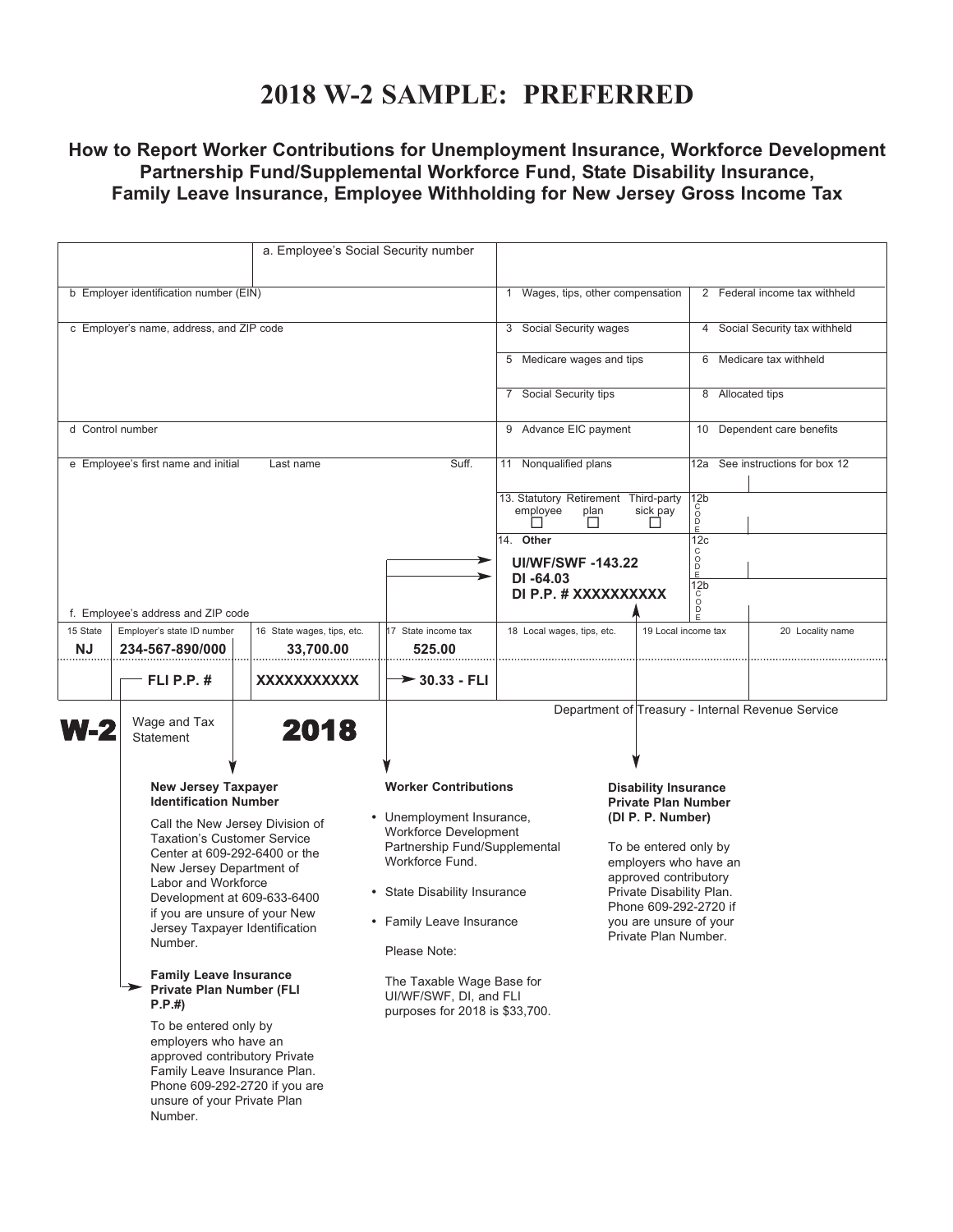## **2018 W-2 SAMPLE: ACCEPTABLE ALTERNATE**

#### **How to Report Worker Contributions for Unemployment Insurance, Workforce Development Partnership Fund/Supplemental Workforce Fund, State Disability Insurance, Family Leave Insurance, Employee Withholding for New Jersey Gross Income Tax**

|                                                                                                                                                                                                     | a. Employee's Social Security number                                                                                                                                                                                                                                          |                                                        |                                                                                                                                                                                                              |                                        |                                                                                                                                                                                                                                                                            |                                                   |  |
|-----------------------------------------------------------------------------------------------------------------------------------------------------------------------------------------------------|-------------------------------------------------------------------------------------------------------------------------------------------------------------------------------------------------------------------------------------------------------------------------------|--------------------------------------------------------|--------------------------------------------------------------------------------------------------------------------------------------------------------------------------------------------------------------|----------------------------------------|----------------------------------------------------------------------------------------------------------------------------------------------------------------------------------------------------------------------------------------------------------------------------|---------------------------------------------------|--|
| b Employer identification number (EIN)                                                                                                                                                              | 1 Wages, tips, other compensation                                                                                                                                                                                                                                             |                                                        | 2 Federal income tax withheld                                                                                                                                                                                |                                        |                                                                                                                                                                                                                                                                            |                                                   |  |
| c Employer's name, address, and ZIP code                                                                                                                                                            | 3 Social Security wages                                                                                                                                                                                                                                                       |                                                        | 4 Social Security tax withheld                                                                                                                                                                               |                                        |                                                                                                                                                                                                                                                                            |                                                   |  |
|                                                                                                                                                                                                     | 5 Medicare wages and tips                                                                                                                                                                                                                                                     |                                                        | 6 Medicare tax withheld                                                                                                                                                                                      |                                        |                                                                                                                                                                                                                                                                            |                                                   |  |
|                                                                                                                                                                                                     | 7 Social Security tips                                                                                                                                                                                                                                                        |                                                        | 8 Allocated tips                                                                                                                                                                                             |                                        |                                                                                                                                                                                                                                                                            |                                                   |  |
| d Control number                                                                                                                                                                                    | 9 Advance EIC payment                                                                                                                                                                                                                                                         |                                                        | 10 Dependent care benefits                                                                                                                                                                                   |                                        |                                                                                                                                                                                                                                                                            |                                                   |  |
| e Employee's first name and initial                                                                                                                                                                 | Last name                                                                                                                                                                                                                                                                     | Suff.                                                  | 11 Nonqualified plans                                                                                                                                                                                        |                                        | 12a See instructions for box 12                                                                                                                                                                                                                                            |                                                   |  |
|                                                                                                                                                                                                     |                                                                                                                                                                                                                                                                               |                                                        | 13. Statutory Retirement Third-party<br>plan<br>employee<br>ΙI                                                                                                                                               | sick pay<br>П                          | 12 <sub>b</sub><br>C<br>D<br>D<br>E                                                                                                                                                                                                                                        |                                                   |  |
|                                                                                                                                                                                                     |                                                                                                                                                                                                                                                                               |                                                        | 14. Other                                                                                                                                                                                                    |                                        | 12c<br>C<br>$rac{1}{E}$<br>12 <sub>b</sub>                                                                                                                                                                                                                                 |                                                   |  |
| f. Employee's address and ZIP code                                                                                                                                                                  |                                                                                                                                                                                                                                                                               |                                                        |                                                                                                                                                                                                              |                                        | Ď                                                                                                                                                                                                                                                                          |                                                   |  |
| 15 State<br>Employer's state ID number<br><b>NJ</b><br>$234 - 567 - 890/000$ $\leftarrow$                                                                                                           | 16 State wages, tips, etc.<br>33,700.00                                                                                                                                                                                                                                       | 17 State income tax<br>525.00                          | 18 Local wages, tips, etc.                                                                                                                                                                                   | 19 Local income tax<br>143.22<br>64.03 |                                                                                                                                                                                                                                                                            | 20 Locality name<br>UI/WF/SWF<br>DI               |  |
| DI P.P. # XXXXXXXXXX<br>Ð                                                                                                                                                                           |                                                                                                                                                                                                                                                                               | FLI P.P. $\sharp \preceq$                              | XXXXXXXXXXX                                                                                                                                                                                                  |                                        | 30.33                                                                                                                                                                                                                                                                      | FLI                                               |  |
| Wage and Tax<br><b>W-2</b><br>Statement                                                                                                                                                             | 2018                                                                                                                                                                                                                                                                          |                                                        |                                                                                                                                                                                                              |                                        |                                                                                                                                                                                                                                                                            | Department of Treasury - Internal Revenue Service |  |
| <b>Disability Insurance</b><br><b>New Jersey Taxpayer</b><br><b>Private Plan Number</b><br><b>Identification Number</b>                                                                             |                                                                                                                                                                                                                                                                               | <b>Family Leave Insurance</b><br>> Private Plan Number |                                                                                                                                                                                                              |                                        | <b>Worker Contributions</b>                                                                                                                                                                                                                                                |                                                   |  |
| (DI P. P. Number)<br>To be entered only by<br>employers who have an<br>approved contributory<br>Private Disability Plan.<br>Phone 609-292-2720 if<br>you are unsure of your<br>Private Plan Number. | Call the New Jersey<br>Division of Taxation's<br><b>Customer Service Center</b><br>at 609-292-6400 or the<br>New Jersey Department<br>of Labor and Workforce<br>Development at 609-633-<br>6400 if you are unsure of<br>your New Jersey<br>Taxpayer Identification<br>Number. |                                                        | (FLI P.P.#)<br>To be entered only by<br>employers who have an<br>approved contributory<br>Private Family Leave<br>Insurance Plan. Phone<br>609-292-2720 if you are<br>unsure of your Private<br>Plan Number. |                                        | • Unemployment Insurance,<br>Workforce Development<br>Partnership Fund/Supplemental<br>Workforce Fund.<br>• State Disability Insurance<br>• Family Leave Insurance<br>Please Note:<br>The Taxable Wage Base for<br>UI/WF/SWF, DI and FLI<br>purposes for 2018 is \$33,700. |                                                   |  |